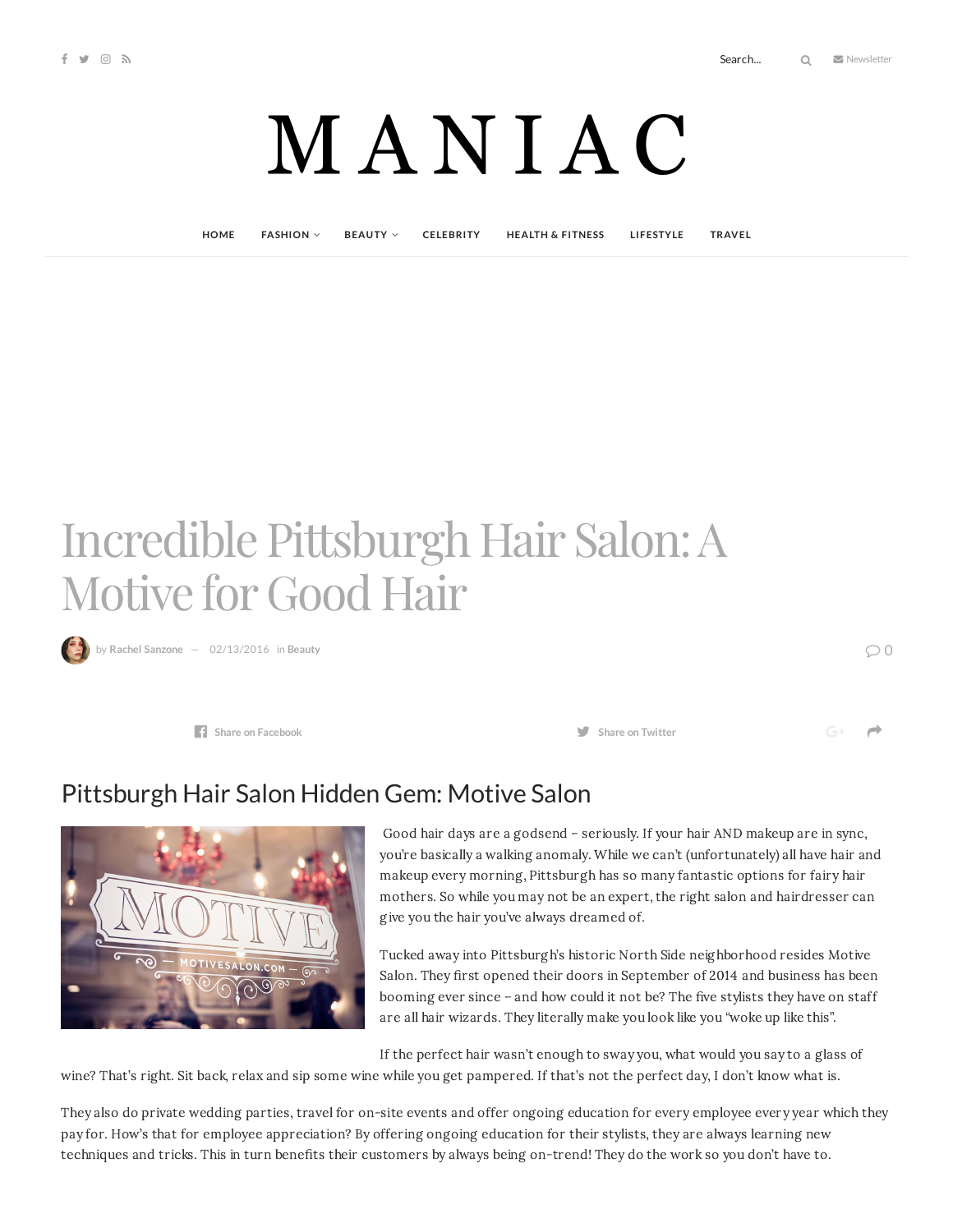

Motive Salon is located at 910 Galveston Ave. Pittsburgh, PA 15233

Head on over to this [website](http://www.motivesalon.com/) for their hours or call (412) 904-4606 to schedule an appointment today!

#### Bonus? They're open on Sundays!

**Tags:** [beauty](http://maniacmagazine.com/tag/beauty-2/) beauty [blogger](http://maniacmagazine.com/tag/beauty-blogger/) [hair](http://maniacmagazine.com/tag/hair/) Hair [salon](http://maniacmagazine.com/tag/hair-salon/) [Hairdresser](http://maniacmagazine.com/tag/hairdresser/) [makeup](http://maniacmagazine.com/tag/makeup/) [Pittsburgh](http://maniacmagazine.com/tag/pittsburgh/) [Pittsburgh](http://maniacmagazine.com/tag/pittsburgh-beauty/) beauty [Pittsburgh](http://maniacmagazine.com/tag/pittsburgh-hair/) hair [Pittsburgh](http://maniacmagazine.com/tag/pittsburgh-salons/) salons Rachel [Sanzone](http://maniacmagazine.com/tag/rachel-sanzone/)

| Previous Post                                | Next Post                                     |
|----------------------------------------------|-----------------------------------------------|
| How To Dress Like Kendall Jenner On A Budget | 6 Books To Get You Through The Rest of Winter |



**SEARCH**

Search...

Go to the Customizer > JNews : Social, Like @MANIACMAGAZINE ing, to connect your Instagram account.

**[FACEBOOK](https://www.facebook.com/maniacmagazine/) [TWITTER](https://twitter.com/maniacmagazine) [INSTAGRAM](http://instagram.com/maniacmagazine) RSS**